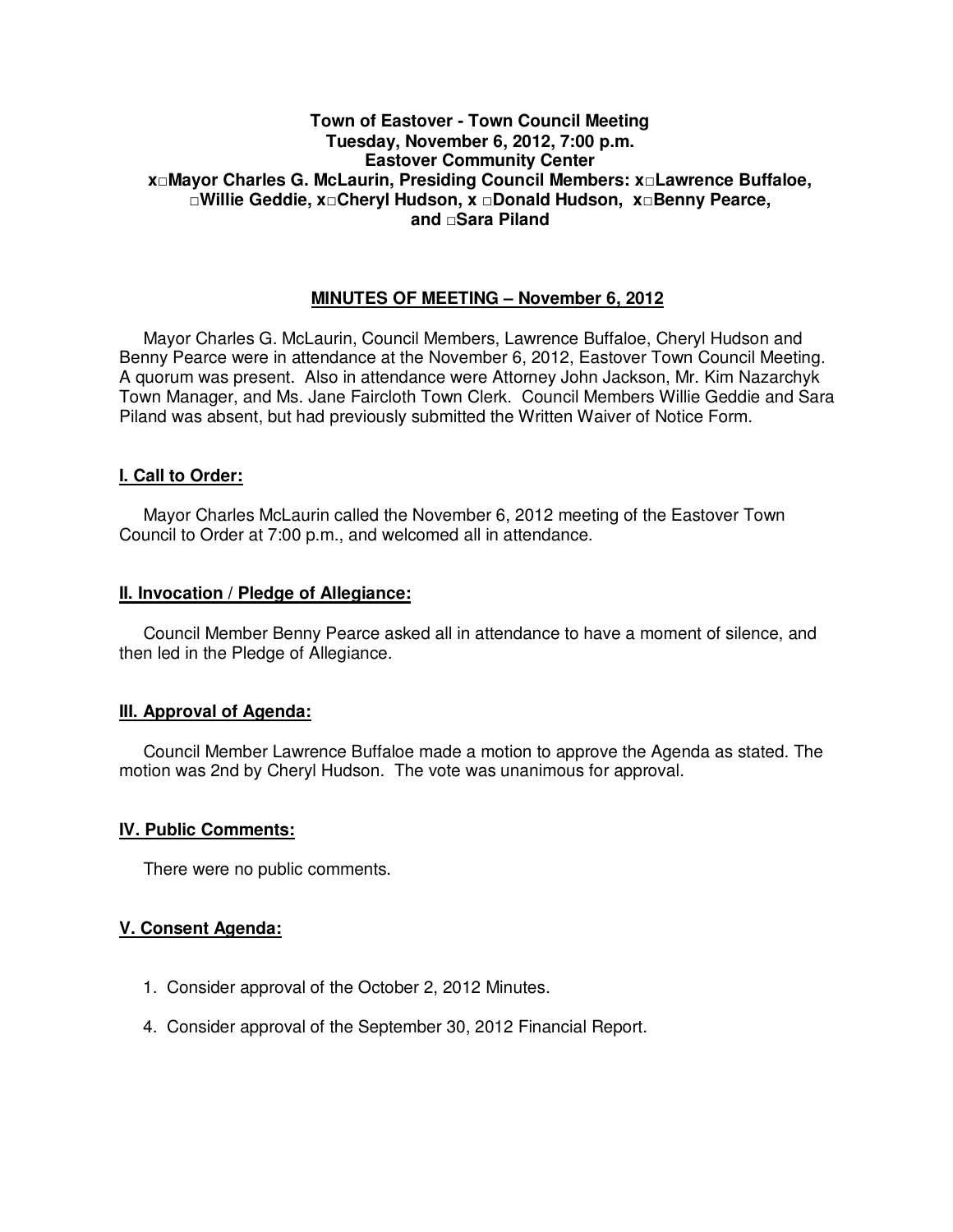Council Member Cheryl Hudson made a motion to approve the Consent Agenda as presented. The motion was 2<sup>nd</sup> by Council Member Donald Hudson. The vote was unanimous for approval.

### **VI. Discussion Agenda:**

### **Agenda Item #1:**

### **Briefing by Mr. Morgan Johnson, Chairman Eastover Sanitary District (ESD).**

Mr. Johnson gave the Council an update on the water system from Dunn. He stated that they are about ready to turn on the Dunn water. He said they are waiting on the power company to turn the power on this Friday. He stated that he had no further updates unless anyone had any questions.

### **Agenda Item #2:**

# **PUBLIC HEARING – CASE NO. P12-73:**

 **ADOPTION AND ESTABLISHMENT OF ARTICLE III ZONING DISTRICT CLASSIFICATIONS AND ARTICLE IV PERMITTED, CONDITIONAL AND SPECIAL USES APPLICABLE TO PROPERTIES WITHIN THE CORPORATE LIMITS OF THE TOWN OF EASTOVER BY CREATING ZONING ORDINANCE STANDARDS TO BE IMPLEMENTED WITHIN THE TOWN AS A SUPPLEMENT TO THE COUNTY ZONING ORDINANCE PROVISIONS UNTIL SUCH TIME THAT THE TOWN ADOPTS A COMPLETE EASTOVER ZONING ORDINANCE. (EASTOVER)** 

Mayor McLaurin **Opened the Public Hearing**.

Mayor McLaurin turned the Case P12-73 over to Mr. Matt Rooney for briefing.

 Mr. Rooney informed the Council that the Planning and Inspections Staff recommends approval of the proposed text amendments establishing Articles III and IV, which create the zoning districts and establish the permitted, conditional and special uses (including the use matrix) for the Town of Eastover Zoning Ordinance, based on the following:

 1. A town committee, working with the staff, created the use matrix while working on the recently adopted Eastover Commercial Core Overlay district;

 2. The proposed amendments are a part of an ongoing process with the ultimate goal being the establishment of the Eastover Zoning Ordinance;

 3. The provisions as proposed are relatively consistent with the county's provisions which will prevent nonconformities when properties are annexed.

 Mr. Rooney stated that the Town Manager has reviewed the proposed text amendments. Mr. Rooney stated that everything is complete on the Core Area, and the intent is to have the Town of Eastover's Ordinance not Cumberland County's.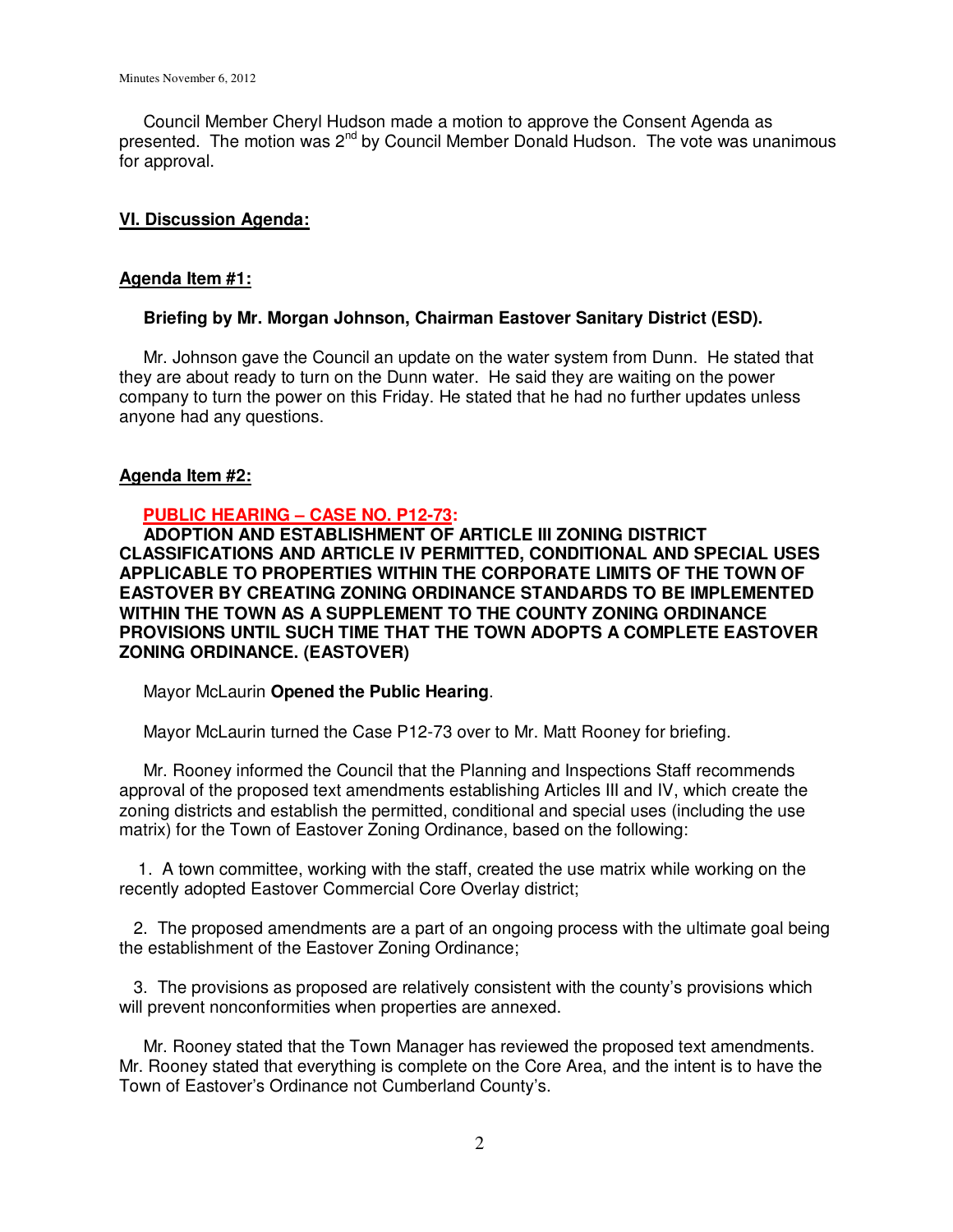#### **Speakers For:** None.

#### **Speakers Against:** None.

#### **Rebuttals:** None.

Mayor McLaurin asked if there were any further discussion by the Council or attendee's.

Mayor McLaurin asked for a motion to **CLOSE the Public Hearing on Case No. P12-73**.

 Council Member Cheryl Hudson made a motion to **CLOSE** the Public Hearing. The motion was 2nd by Council Member Lawrence Buffaloe.The vote was unanimous for approval.

 Council Member Cheryl Hudson made a motion to **approve Case No. P12-73.** The motion was 2<sup>nd</sup> by Council Member Lawrence Buffaloe. The vote was unanimous for approval.

#### **Agenda Item #3:**

# **CASE NO. 12-128: CONSIDERATION OF THE JANICE NORRIS PROPERTY, REQUEST FOR A GROUP DEVELOPMENT REVIEW, COUNTY ZONING ORDINANCE; ZONING: RR; TOTAL ACREAGE: 16/47 +/-; LOCATION: 2751 BEARD ROAD (SR1722). (EASTOVER**)

 Mr. Matt Rooney briefed the Council on Case No. 12-128. He stated that the developer is requesting approval to place a second dwelling. The property has 38.11' feet of road frontage along SR 1722 (Beard Road) and 161.85' feet of road frontage along SR 1721 (Coleman Road). The water will be provided by the Eastover Sanitary District and the septic system must be approved by the Cumberland County Health Department. He stated that conditions of approval, group development sketch plan, aerial photo and vicinity map is provided for your review. Mr. Rooney stated that the entrance to the new dwelling will be on Coleman Road.

 A motion to approve Case No. 12-128 with conditions as stated by Cumberland County was made by Council Member Benny Pearce. A  $2^{nd}$  to the motion was made by Council Member Donald Hudson. The vote was unanimous for approval.

#### **Agenda Item #4:**

#### **Consider approval of Ordinance establishing supplements to the Cumberland County Zoning Ordinance.**

 Mr. Kim Nazarchyk stated that N.C. General Statue 160A-381 authorizes municipalities to adopt zoning regulations applicable to properties within the municipal limits. He stated that the Town of Eastover has adopted the Cumberland County Zoning Ordinance as the regulatory zoning provisions to be enforced for all properties located within the town. This ordinance is specific to the newly created Commercial Core Overlay District, and combines the zoning criteria of Case P12-72, which was approved by the Council at the October 2, 2012 meeting, and Case P12-73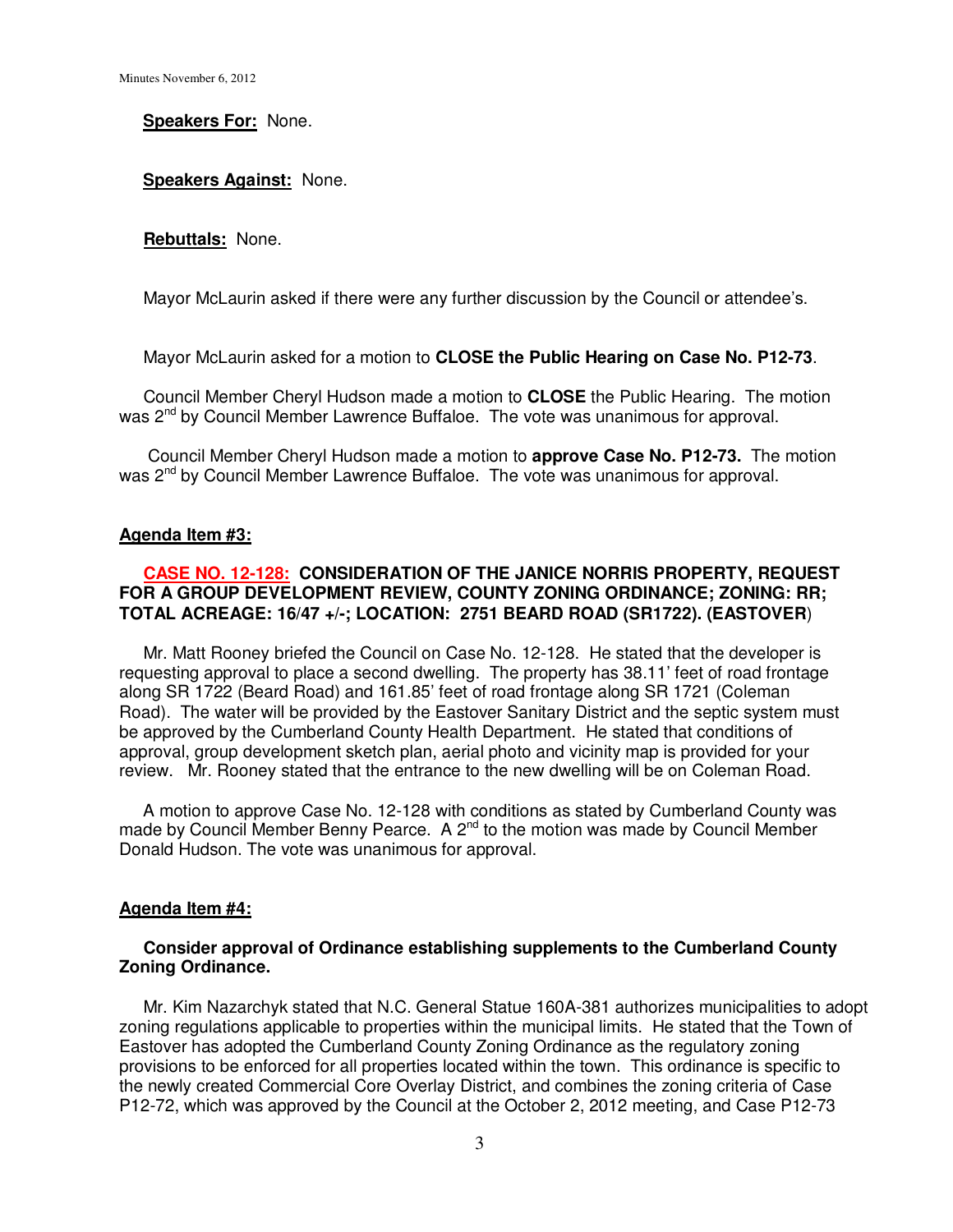which was approved earlier tonight.

 Council Member Donald Hudson made a motion to approve Ordinance No. 201-03. A 2nd to the motion was made by Council Member Lawrence Buffaloe.The vote was unanimous for approval.

### **Agenda Item #5:**

#### **Consider ESD/PWC water backstand.**

 Mr. Nazarchyk stated that he had been trying to obtain definite cost figures on this interconnect valve since August of last year, but only received them today. The cost (\$67,365 x 2) will greatly exceed the original estimates, and the maintenance fee will be about \$4,300 per year. These amounts were not budgeted for this year. Mr. Nazarchyk stated that he recommends that the Town no longer be involved in this matter.

 Council Member Benny Perce made a motion for the Town to be no longer involved with the PWC water Interconnect. The motion was 2<sup>nd</sup> by Council Member Cheryl Hudson. The vote was unanimous for approval.

### **Agenda Item #6:**

# **Discuss easement on School Street.**

 Mr. Nazarchyk updated the Council on the reason for the needed easements. School Street is not built on the legal description originally set aside, and for the Town to legally gain possession, we must obtain easements from the five property owners. Three of the properties are owned by members of the same family, and they have decided not to provide the easements. One property owner has continually delayed an answer, and the fifth has agreed. Our options are either condemn the portions needed for the easements, or wait and hopefully the owners will reconsider.

The Council decided to defer the School Street issue until later.

### **Agenda Item #7:**

### **Discuss replacement of lights in the Community Center.**

 Mr. Nazarchyk stated that the current lights have mercury bulbs in the ballast, and bulbs will no longer be produced after June 2013. He stated that he had requested bids from three companies, and that B&M Electric, owned by Mr. Bill Roberts was the lowest bidder at \$1,872. Mr. Nazarchyk recommended that the Council go with B&M Electric.

 Council Member Cheryl Hudson made a motion to approve the contract with B&M Electric at a cost of \$1,182.00. The motion was 2<sup>nd</sup> by Council Member Benny Pearce. The vote was unanimous for approval.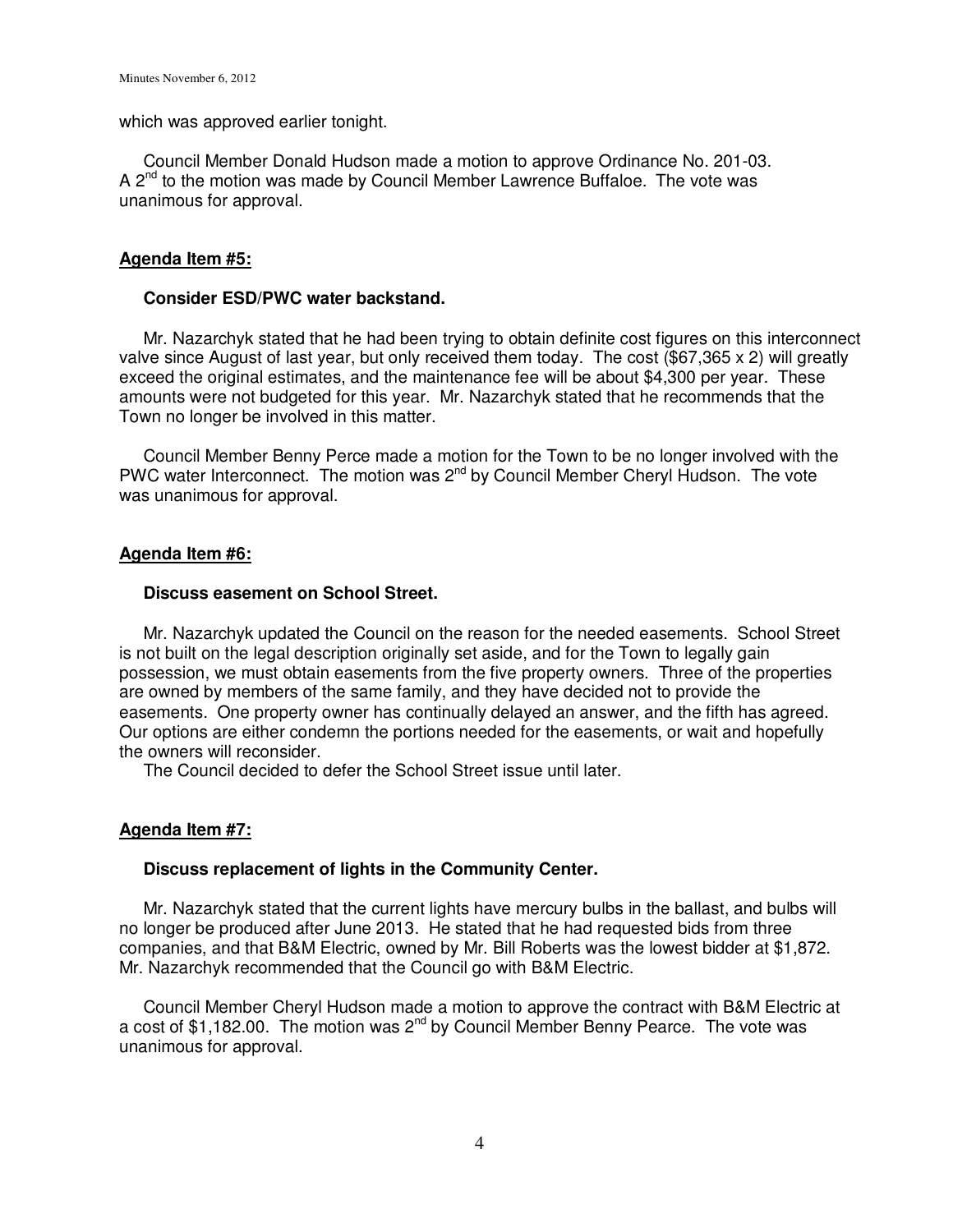#### **Agenda Item #8:**

#### **Consider purchase of Talley Woodland Park property.**

 Mr. Nazarchyk informed the Council that the School Board had agreed to sell the park property at a cost of \$6,000. However, this first must go before the Cumberland County Commissioners for approval.

 Council Member Donald Hudson made a motion for the Town of Eastover to purchase the Talley Woodland Park property at a cost of \$6,000. The motion was 2<sup>nd</sup> by Council Member Lawrence Buffaloe. The vote was unanimous for approval.

### **VII. RECEIVE MAYOR'S UPDATE.**

 Mayor McLaurin stated that he is going to meet with school officials at the Talley Woodland Park concerning a fence to be installed at the top of the hill into the school grounds.

 Mayor McLaurin stated that the stones around the Pink Garden were donated by Mrs. Ruth Rich.

 Mayor McLaurin stated that the Eastover Civic Club is working on preparation for the New Year's Eve Flea Drop.

### **VIII. RECEIVE TOWN COUNCIL UPDATE.**

None.

#### **IX. RECEIVE TOWN MANAGER'S UPDATE.**

 Mr. Nazarchyk stated that he had been contacted by a company in California about the Towns Flea Drop. He stated that they were gathering information concerning unusual New Years Eve traditions. Mr. Nazarchyk asked if anyone had a video of our Flea Drop. Council Member Lawrence Buffaloe stated that we did not want a "YouTube" about the Flea Drop. Mayor McLaurin stated that Mr. Dexter had a video of the event.